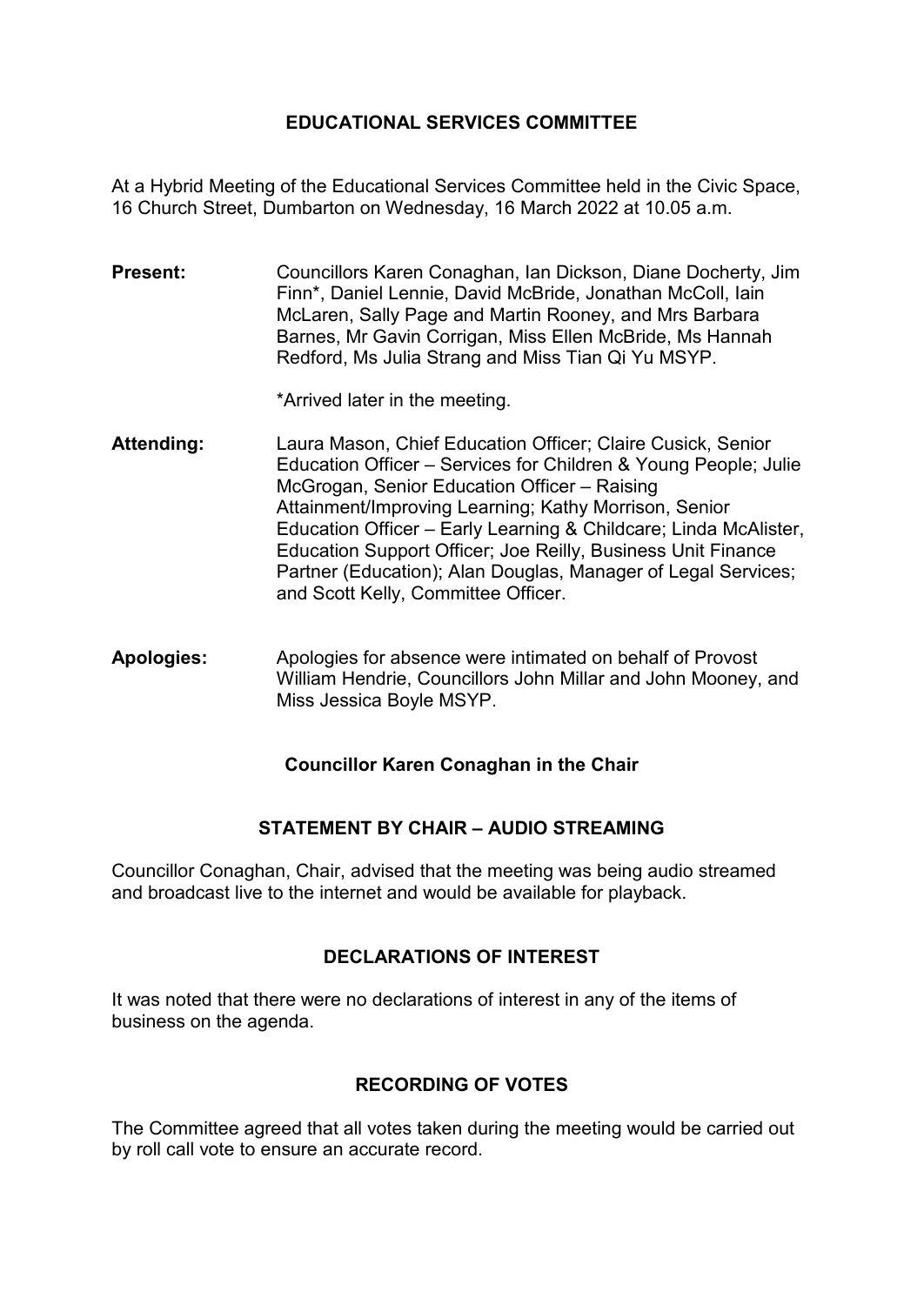### **MINUTES OF PREVIOUS MEETING**

The Minutes of Meeting of the Educational Services Committee held on 1 December 2021 were submitted and approved as a correct record.

### **ADJOURNMENT**

The Committee agreed to adjourn for a short period in order that an attempt could be made to rectify audio difficulties which were being experienced. The meeting reconvened at 10.08 a.m. with all those Members listed in the sederunt in attendance and also Councillor Finn.

# **LOCAL NEGOTIATING COMMITTEE FOR TEACHERS**

The Minutes of the Annual General Meeting of the Local Negotiating Committee for Teachers held on 14 December 2021 were submitted and all decisions contained therein were approved.

## **OPEN FORUM**

The Committee noted that no open forum questions had been submitted by members of the public.

## **RESPONSE ON STATUTORY CONSULTATION FOR THE CONSTRUCTION OF A NEW COMMUNITY CAMPUS IN FAIFLEY**

A report was submitted by the Chief Education Officer informing of the outcome of the statutory consultation exercise undertaken in respect of the formal consultation on the construction of a new community campus in Faifley on the site of the current St Joseph's Primary School.

After discussion and having heard the Chief Education Officer and relevant officers in further explanation of the report and in answer to Members' questions, the Committee agreed the findings from the statutory consultation exercise and the content of the associated Education Scotland report.

#### **STRATEGY TO RAISE ATTAINMENT AND ACHIEVEMENT IN WEST DUNBARTONSHIRE**

A report was submitted by the Chief Education Officer providing an update on activity and progress with regard to implementing West Dunbartonshire Council's Scottish Attainment Challenge programme, and implementing Educational Services' improvement priorities for attainment and equity.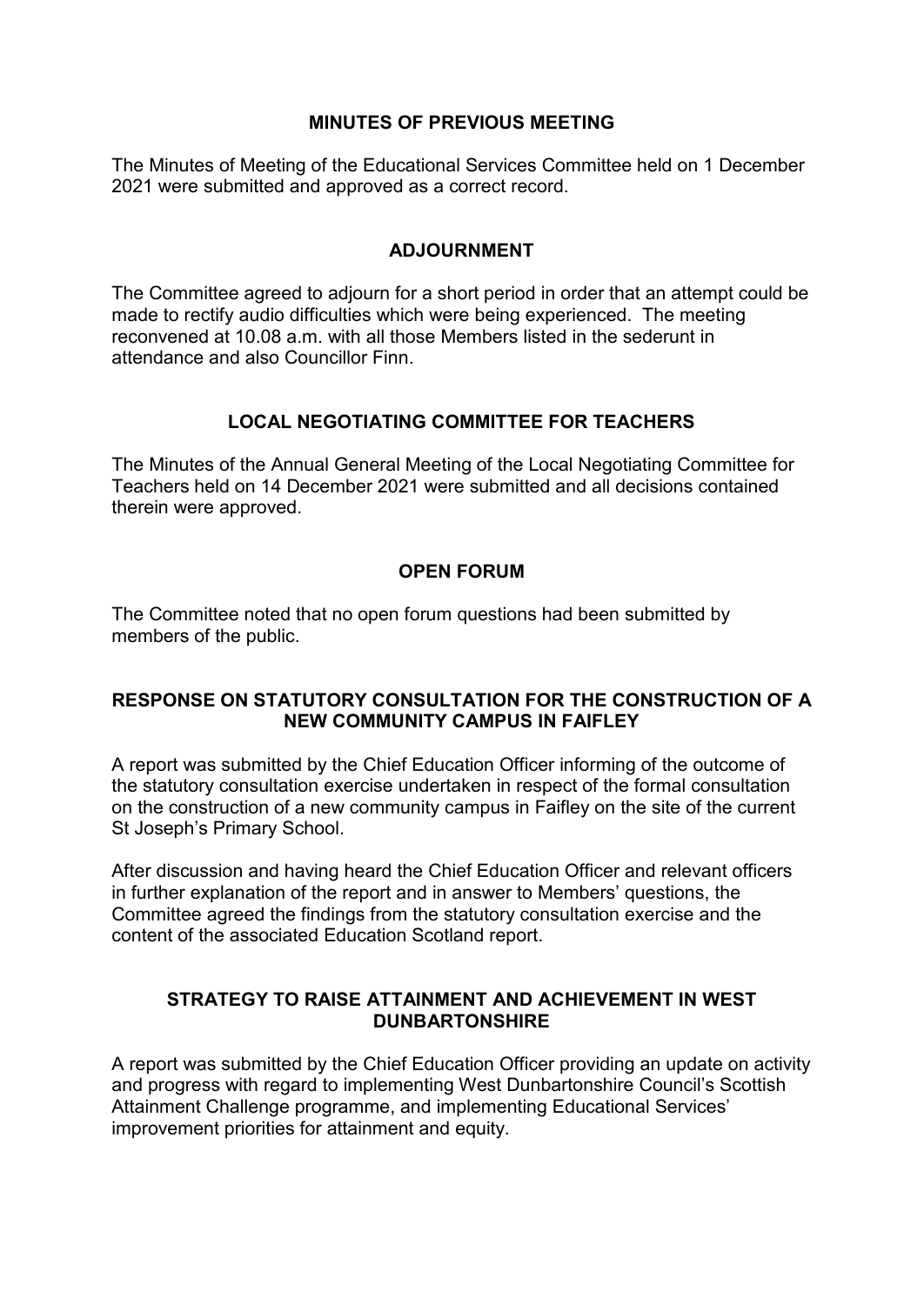After discussion and having heard the Senior Education Officer – Raising Attainment/Improving Learning in further explanation of the report and in answer to Members' questions, the Committee agreed:-

- (1) to note the progress made in the past three months with two key priorities, namely, the Scottish Attainment Challenge and West Dunbartonshire Council's Education Improvement Framework; and
- (2) to note that the Committee would be provided with regular update reports advising of progress.

## **EARLY YEARS IMPLEMENTATION UPDATE**

A report was submitted by the Chief Education Officer providing an update on progress made and the framework developed to provide high quality Early Learning and Childcare in West Dunbartonshire Council.

After discussion and having heard the Senior Education Officer – Early Learning & Childcare and the Chief Education Officer in further explanation of the report and in answer to Members' questions, the Committee agreed to note the framework that had been developed to ensure delivery of the statutory entitlement of 1140 hours of high quality early learning and childcare.

# **EXPANSION OF THE SCHOOL LEARNING ESTATE**

A report was submitted by the Chief Education Officer:-

- (a) providing an update on the outcomes of the learning estate workstream of the ASN (Additional Support Needs) Strategy; and
- (b) informing of projected needs, plans and associated costs of the proposed expansion.

After discussion and having heard the Senior Education Officer – Services for Children & Young People and the Chief Education Officer in further explanation of the report and in answer to Members' questions, the Committee agreed:-

- (1) to note the progress of work and identified growth projections;
- (2) to the suggested phases of development and associated capital works;
- (3) to instruct officers to prepare to undertake statutory consultation on Phase two of the proposal for expansion; and
- (4) to allocate funding as detailed in paragraphs 4.6 and 4.7 of the report from the unallocated School Improvement capital plan.